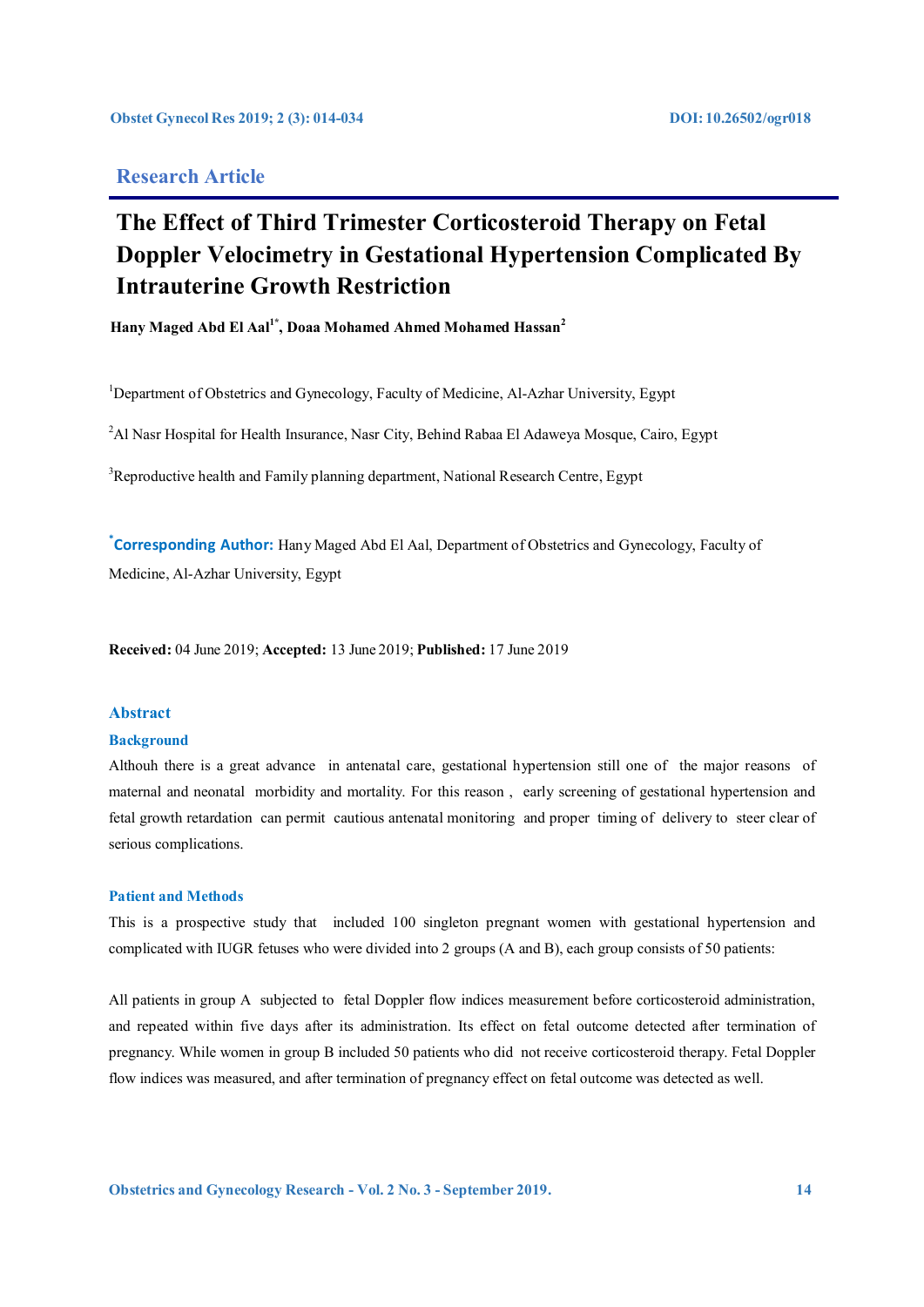#### **Results**

There was statistically significant difference between the study group after corticosteroid administration and the control group regarding the mean Doppler indices in the form of (MCA PI-RI, UMA PI-RI and CPR).

- MCA shows higher values in study group after corticosteroid administration than the control group (PI 1.52  $\pm$  0.10 and 1.5  $\pm$  0.18 and RI from 0.78  $\pm$  0.12 to 0.76  $\pm$  0.02.
- While UMA shows lower values in study group after corticosteroid administration than the control group (PI  $1.31 \pm 0.16$  and  $1.36 \pm 0.08$  and RI  $0.72 \pm 0.01$  and  $0.73 \pm 0.02$ .
- CPR also shows higher values in study group after corticosteroid administration than the control group 1.05  $\pm$  0.05 and 1.04  $\pm$  0.05.

#### **Conclusion**

- Corticosteroid administration to hypertensive women is associated with improvement of all Doppler indices in the form of elevation of MCA PI & RI and CPR value and decrease of UMA PI & RI values.
- Although corticosteroid administration was associated with all these Doppler indices enhancement but there was no associated improvement in the number of fetuses born suffering from tachypnea or admitted to NICU when compared to the other group of women who did not receive corticosteroids .
- Fetuses who was delivered not affected by tachypnea or not admitted to the NICU shows improvement in UMA PI & RI and CPR in comparison to those who were tachypnic and admitted to the NICU.
- AEDFV and REDFV signs of UMA are critical signs, usually associated with adverse fetal outcome or fetal compromise.

#### **Aim of the work**

To evaluate and compare the changes of fetal Doppler indices (MCA, UA and CPR) in singleton pregnancies complicated by gestational hypertension and IUGR from 28 to 34 weeks of gestation after corticosteroid therapy and its impact on fetal and neonatal outcome.

#### **Introduction**

Althouh there is a great advance in antenatal care, gestational hypertension still one of the major reasons of maternal and neonatal morbidity and mortality. For this reason , early screening of gestational hypertension and fetal growth retardation can permit cautious antenatal monitoring and proper timing of delivery to steer clear of serious complications [1].

Gestational hypertension is defined as elevated blood pressure (systolic BP>=140 mmhg or diastolic BP>=90 mmhg) after 20 weeks of gestation [2].

Intrauterine growth restriction (IUGR) is known as failure inability of the fetus to gain its expected weight. The most common definition for IUGR is, the estimated fetal weight less than tenth percentile for gestational age which is a common sequel of hypertensive disorders with pregnancy [3].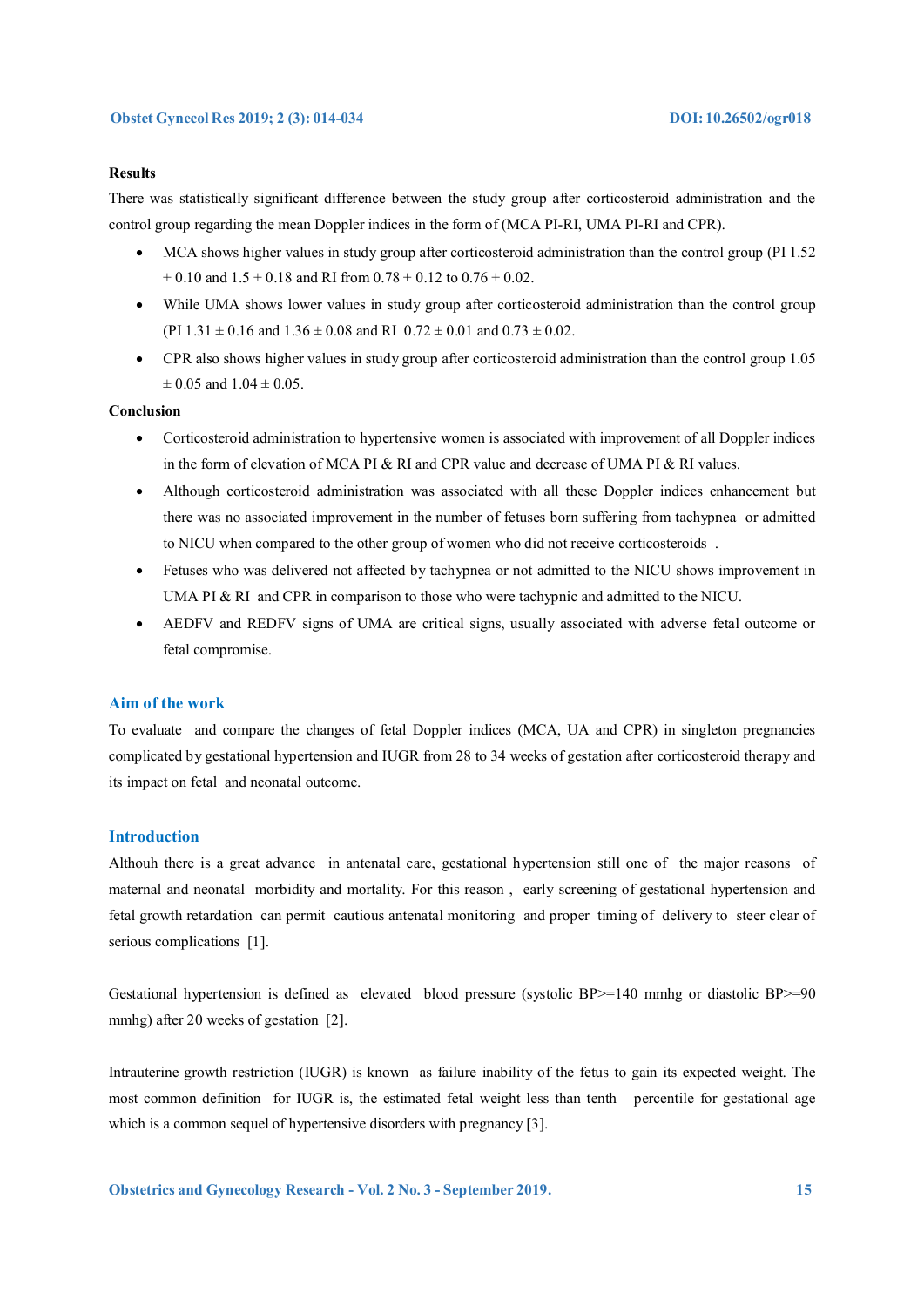Corticosteroid therapy is effective in decreasing the incidence of respiratory distress and other unfavorable sequeles of preterm labour as, intraventricular hemorrhage, necrotizing enterocolitis, and intra uterine fetal death [4].

The recommended dose for corticosteroid treatment is ; either 2 doses each of 12 mg betamethasone intramuscular 24-hours apart, or four doses each of 6 mg dexamethasone intramuscular 12-hours apart within 2 days for IUGR at 24 to 34 weeks of gestation with considering labour a week after its administration [5].

Doppler ultrasonography is an easy non invasive method ofdiagnosis which has an important role in IUGR in which it can expect the possible perinatal outcome through its ability to measure vascular blood flow velocity as umbilical artery (UA), middle cerebral artery (MCA), so it could help in planning the time of delivery [6].

Cerebroplacental ratio (CPR) is an earlier predictor of poor outcome than Doppler indices of MCA or UA alone that help in better expectation of fetal distress and low Apgar score [7].

#### **Aim of the work**

To asses and compare the changes of fetal Doppler indices (MCA, UA and CPR) in singleton pregnancies complicated by gestational hypertension and IUGR from 28 to 34 weeks of gestation after corticosteroid therapy and its impact on fetal outcome.

#### **Patients and methods**

### **1. Setting**

 This study was carried out in Obstetrics and Gynecology department (High risk unit) of Sayed Galal hospital of Al-Azhar university.

#### **2. Study design and population**

This prospective study included 100 singleton pregnant women with gestational hypertension and complicated with IUGR fetuses.

The 100 patients were divided into 2 groups (A and B), each group consists of 50 patients:

#### *\*Group A:*

Will include 50 patients who received corticosteroid therapy in third trimester (from 28 to 34 weeks) to stimulate fetal lung maturity. Fetal Doppler flow indices will be measured before and after therapy.

After termination of pregnancy, effect on fetal outcome to be detected (Apgar score and need for NICU admission).

### **\****Group B (control group)***:**

Will include 50 patients who did not receive corticosteroid therapy. Fetal Doppler flow indices will be measured, and after termination of pregnancy effect on fetal outcome to be detected as well. The results to be compared to group A.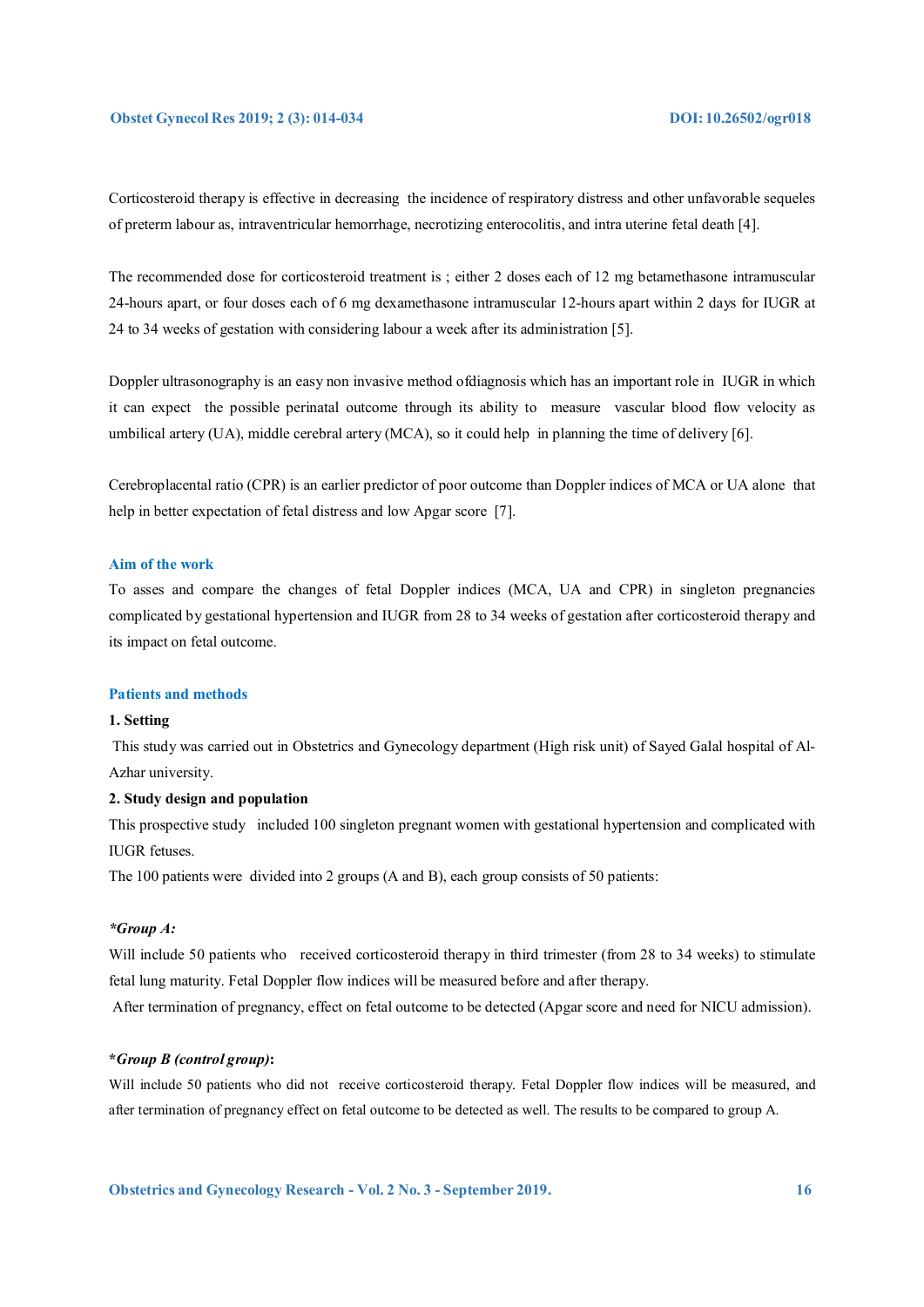#### **3. Inclusion criteria**

\*Patients with gestational hypertension (systolic BP>=140 mmhg or diastolic BP>=90 mmhg after 20 weeks of gestation).

\*Fetuses confirmed to be IUGR.

\*Gestational age from 28 to 34 weeks (based on last menstrual period).

\*Singleton pregnancies.

\*No fetal anomalies; to be excluded by ultrasonography.

#### **4. Exclusion criteria**

\*Structural, congenital anomalies, or chromosomal disorders.

\*Patients could not complete the study due to Intra-Uterine Fetal Death (IUFD).

\*Patients need emergency termination of pregnancy.

\*Patients start corticosteroid therapy course before enrolling in the study.

### **5. Ethical consideration**

This study followed the ethical committee rules of Obstetric and Gynecology, Al-Azhar university and ethical committee approval was taken before patient enrollment into the study .

Study procedure was explained to all patients, voluntary participation and confidentially was guaranteed.

### **6. Procedure**

\*All patients in group A absolutely underwent fetal Doppler flow indices measurement before corticosteroid administration, and to be repeated within five days after its administration. Its effect on fetal outcome to be detected after termination of pregnancy.

All patients in group A received four doses of corticosteroids (Dexamethasone 6mg each dose) given intramuscularly 12-hours apart within two days.

\*Patients in group B underwent fetal Doppler flow indices measurements but without corticosteroid administration, fetal outcome to be detected as well.

**Technique of Doppler examination**: The ultrasound used in the study was Medison operating at a frequency of 2 to 6 MHz (curvilinear probe) with pulsed and colour Doppler capability.

**UMA:** Colour Doppler mode is first used to identify a free floating loop of the umbilical cord. With the use of lowest possible wall filter and angle of insonation (<10˚) measurements are obtained.

**MCA:** A transaxial view of the fetal head is obtained; section chosen is a plane that is slightly more caudal to the plane used for BPD measurements, which include the cerebral peduncles. Proximal part of the MCA is chosen to place the Doppler sample volume. The angle of insonation is kept close to zero for this vessel. After obtaining a good waveform Peak systolic velocities are measured.

Fetal outcome in form of Apgar score and need for NICU admission following termination of pregnancy.

All results obtained from both groups to be compared.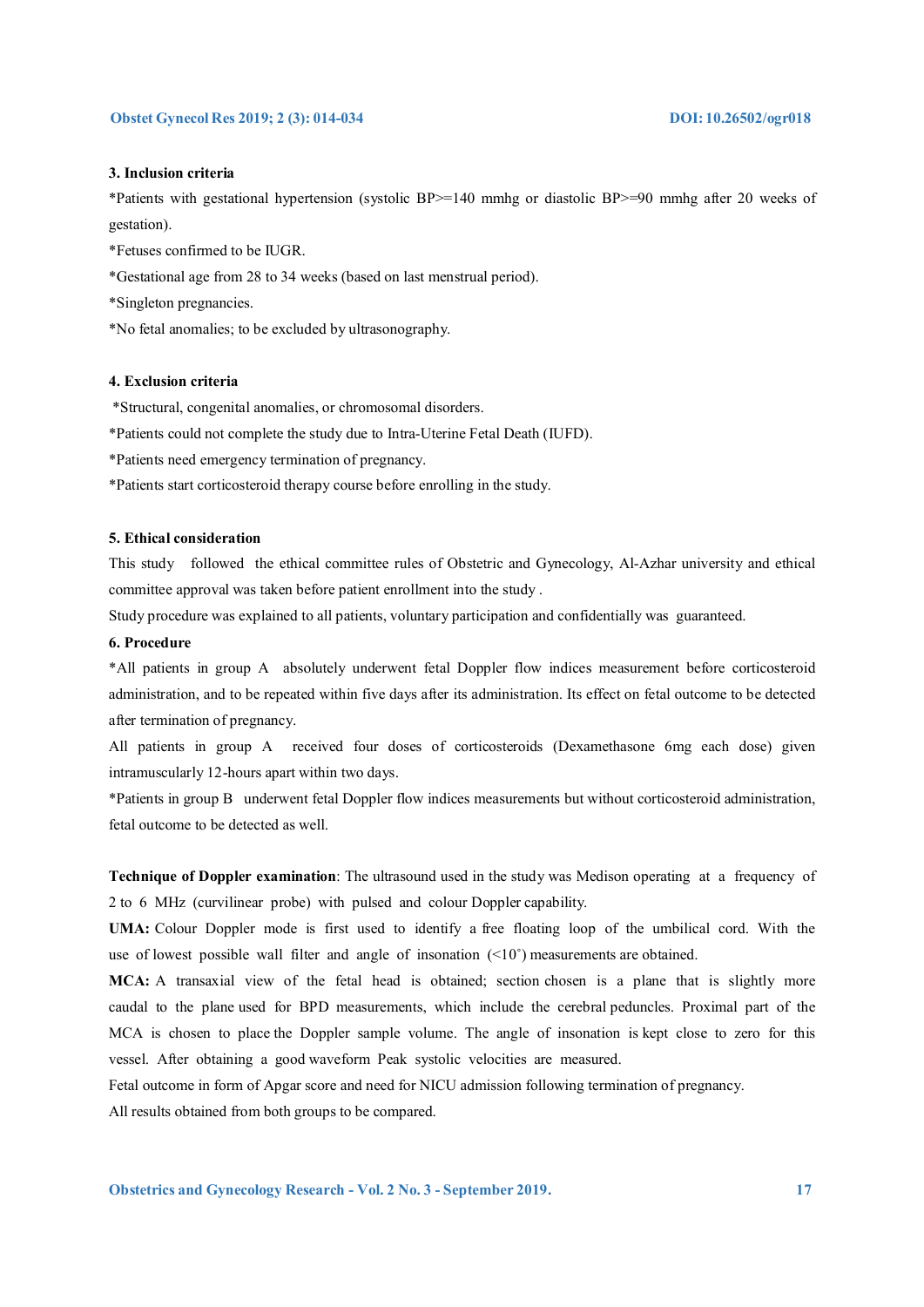#### **7. Data collection**

#### **Characteristic data include**:

Maternal age, parity, gestational age at time of diagnosis, maternal blood pressure (BP), preeclampsia, maternal diabetes.

Fetal Doppler indices to be obtained from UA, MCA, CPR (MCA-RI/UA-RI).

#### **8. Outcome**

Fetal Doppler indices (MCA, UA, CPR).

Fetal outcome.

\***Fetal outcome** in the form of Apgar score and the need for NICU admission following termination of pregnancy.

\*All results obtained from both groups were compared.

#### **Results :**

**Table 1:** Comparison between control group & patient group as regards age, gestational age and weight (at scan)

|                 | Control group<br>$(N_0 = 50)$ |           | <b>Patient group</b><br>$(No = 50)$ |           | Independent t test |         |
|-----------------|-------------------------------|-----------|-------------------------------------|-----------|--------------------|---------|
|                 | Mean                          | <b>SD</b> | Mean                                | <b>SD</b> | t                  | P value |
| Age             | 28.34                         | 4.81      | 28.26                               | 4.60      | 0.085              | 0.932   |
| GA at scan      | 31.3                          | 1.68      | 30.9                                | 1.94      | 0.991              | 0.324   |
| WT at scan (gm) | 1186.12                       | 277.50    | 1125.60                             | 294.17    | 1.058              | 0.293   |

**This table** shows that there was no statistically significant difference in age, gestational age and weight (at scan) regarding studied group



**Table 2:** Comparison between patient group & control group as regards blood pressure

| Control group<br>$(N_0 = 50)$ | Patient group<br>$(N_0=50)$ | Independent t test |
|-------------------------------|-----------------------------|--------------------|
|-------------------------------|-----------------------------|--------------------|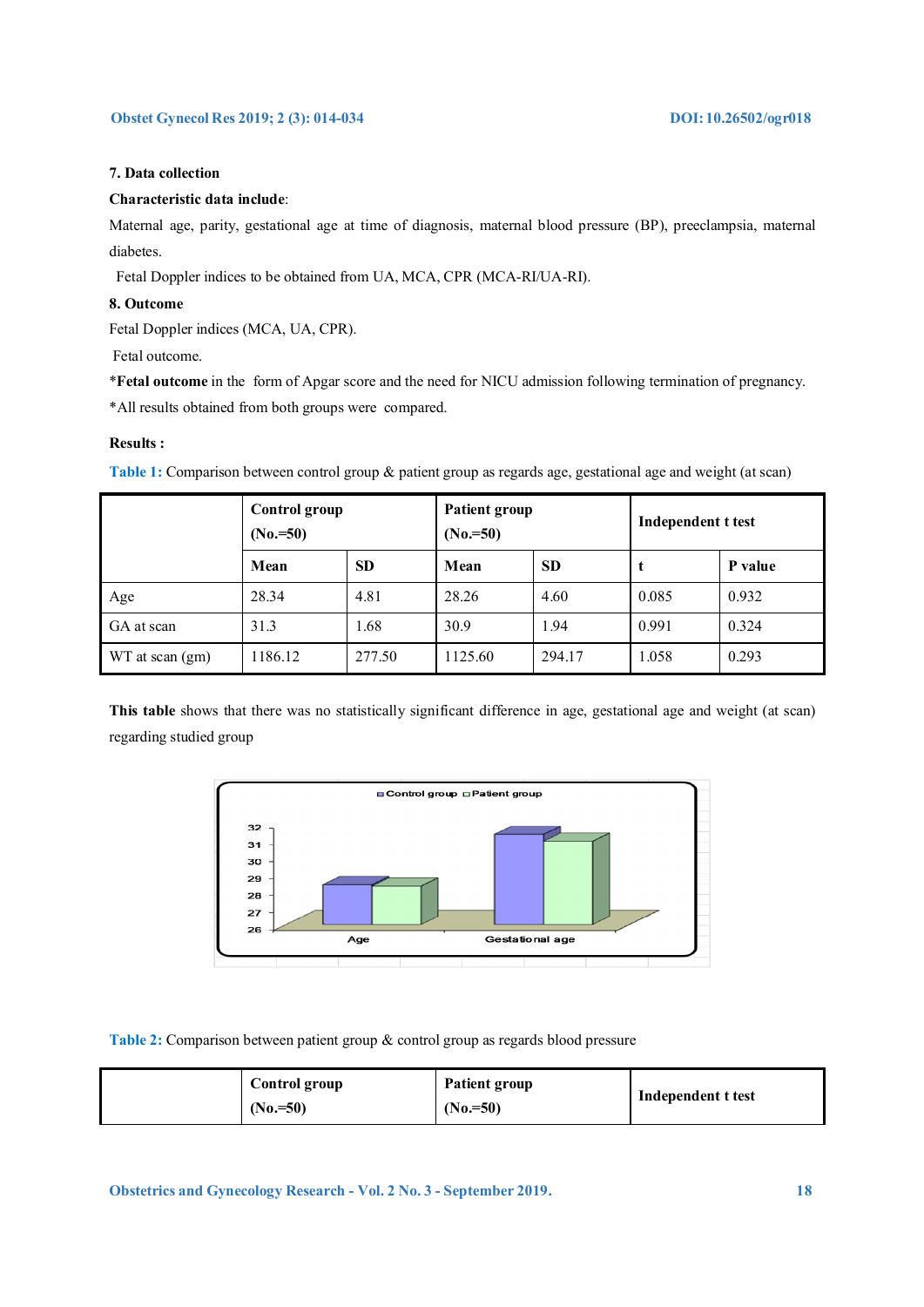|           | Mean   | <b>SD</b> | Mean   | <b>SD</b> |          | P value |
|-----------|--------|-----------|--------|-----------|----------|---------|
| Systolic  | 144.00 | 4.29      | 144.20 | 4.21      | $-0.235$ | 0.814   |
| Diastolic | 94.10  | 5.02      | 93.90  | 4.66      | 0.206    | 0.837   |

**This table** shows that there was no statistically significant difference in blood pressure regarding studied group



**Table 3:** Comparison between control group & patient group as regards MCA (PI and RI), UMA (PI and RI) and CRP (RI) before corticosteroid administration.

|               | Control group<br>$(N_0 = 50)$ |           | <b>Patient group</b><br>$(No = 50)$ |           | Independent t test |         |
|---------------|-------------------------------|-----------|-------------------------------------|-----------|--------------------|---------|
|               | Mean                          | <b>SD</b> | Mean                                | <b>SD</b> | t                  | P value |
| <b>MCAPI</b>  | 1.50                          | 0.18      | 1.50                                | 0.10      | 0.477              | 0.635   |
| <b>MCARI</b>  | 0.76                          | 0.02      | 0.77                                | 0.02      | $-1.864$           | 0.065   |
| <b>UMAPI</b>  | 1.36                          | 0.08      | 1.37                                | 0.05      | $-0.584$           | 0.561   |
| UMA RI        | 0.73                          | 0.02      | 0.74                                | 0.01      | $-0.900$           | 0.371   |
| <b>CPR RI</b> | 1.04                          | 0.05      | 1.04                                | 0.05      | $-0.054$           | 0.315   |

**This table** shows that there was no statistically significant in MCA, UMA and CRP between the control group and the patient group before corticosteroid administration.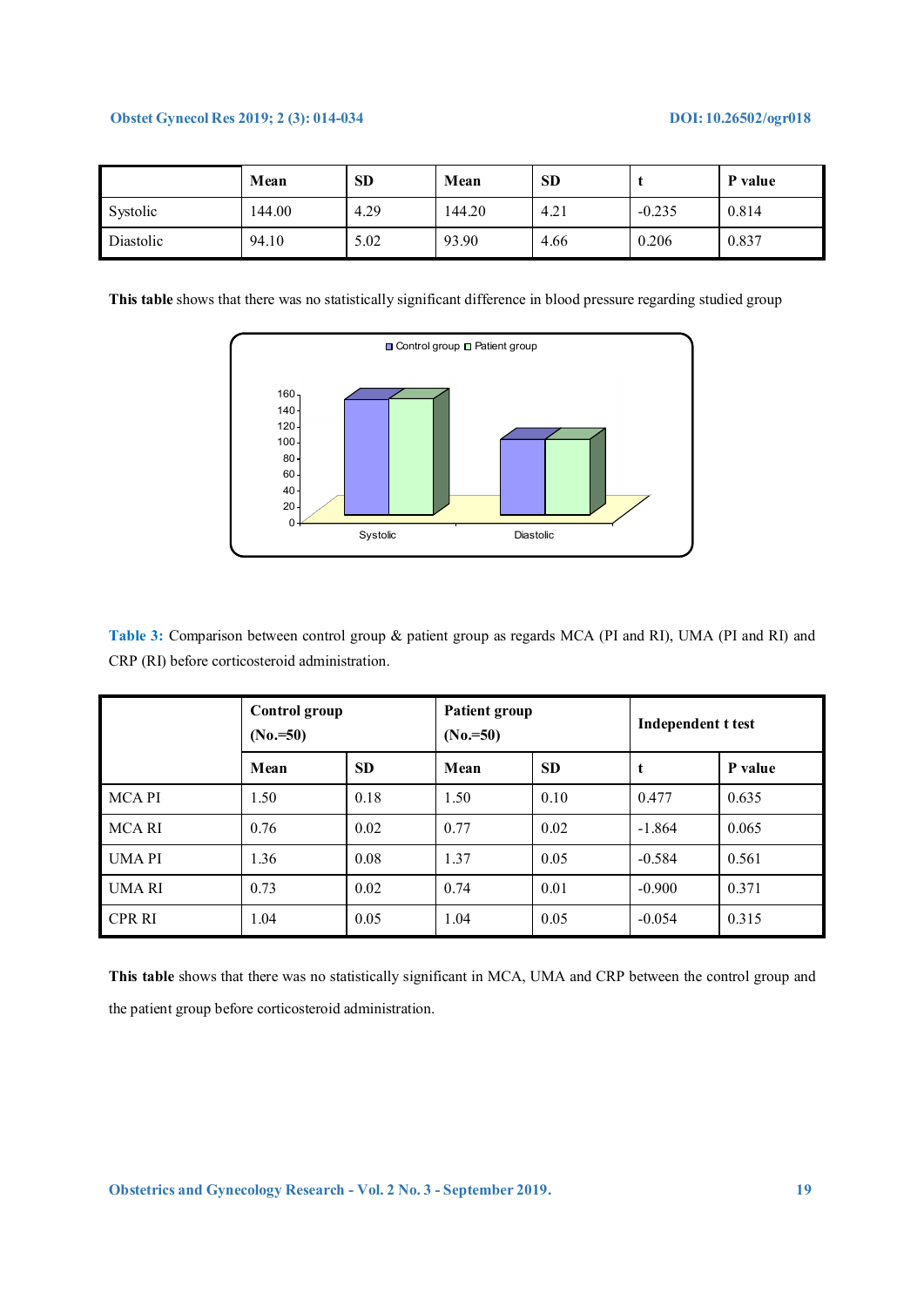





**Table 4:** Comparison between before and after corticosteroid as regards MCA (PI and RI), UMA (PI and RI) and CRP (RI)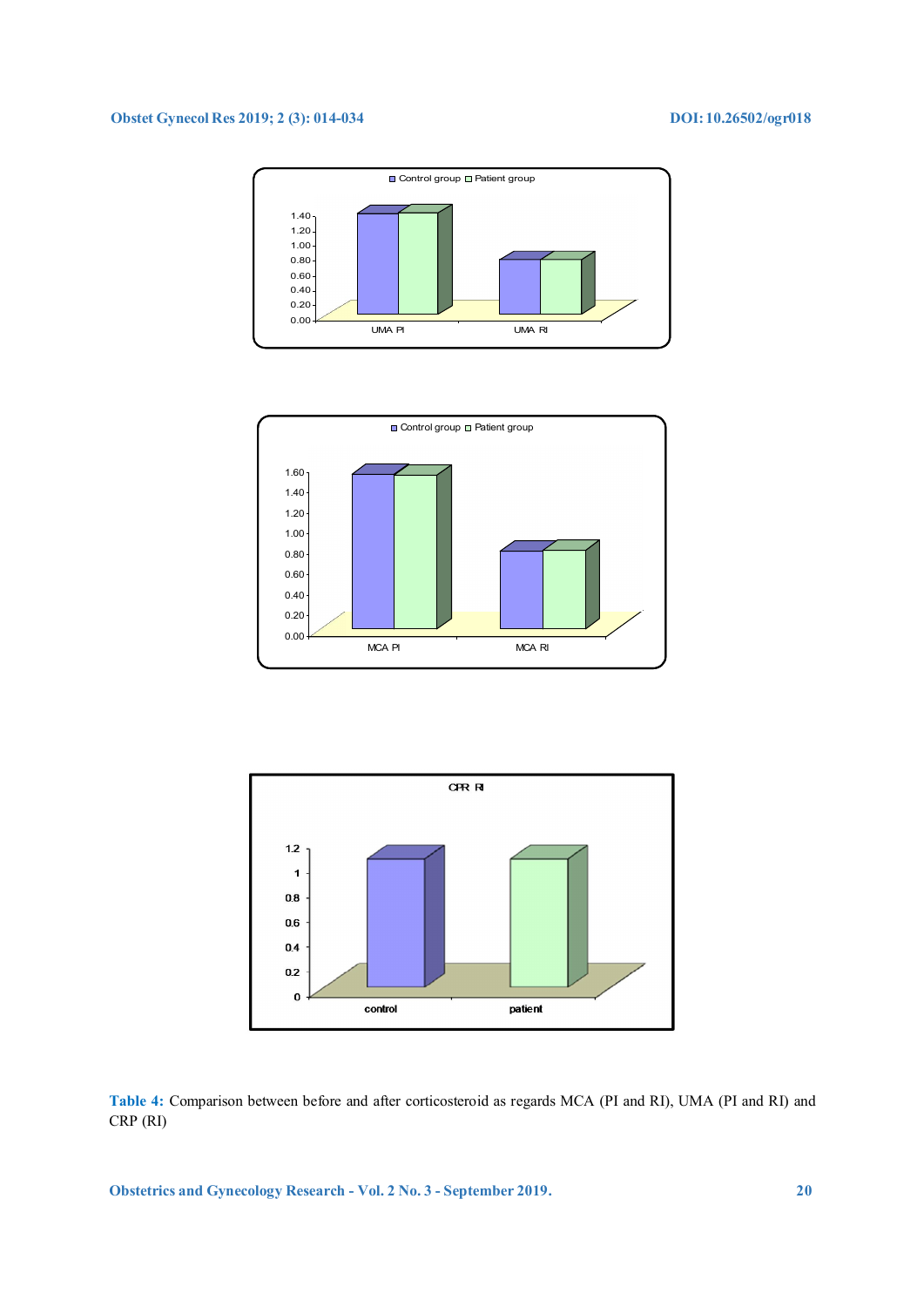|               | <b>Before corticosteroid</b> |           | After corticosteroid |           | <b>Paired t test</b> |         |
|---------------|------------------------------|-----------|----------------------|-----------|----------------------|---------|
|               | Mean                         | <b>SD</b> | Mean                 | <b>SD</b> | t                    | p value |
| <b>MCAPI</b>  | 1.50                         | 0.10      | 1.52                 | 0.10      | $-6.444$             | 0.001   |
| MCA RI        | 0.77                         | 0.02      | 0.78                 | 0.12      | $-3.628$             | 0.001   |
| <b>UMAPI</b>  | 1.37                         | 0.05      | 1.31                 | 0.16      | 2.731                | 0.009   |
| <b>UMARI</b>  | 0.74                         | 0.01      | 0.72                 | 0.01      | 8.088                | 0.001   |
| <b>CPR RI</b> | 1.04                         | 0.05      | 1.05                 | 0.05      | $-4.923$             | 0.001   |

**This table** shows that there was statistically significant increase in MCA and CPR and statistically significant decrease in UMA in patient group after corticosteroid in comparison to before corticosteroid



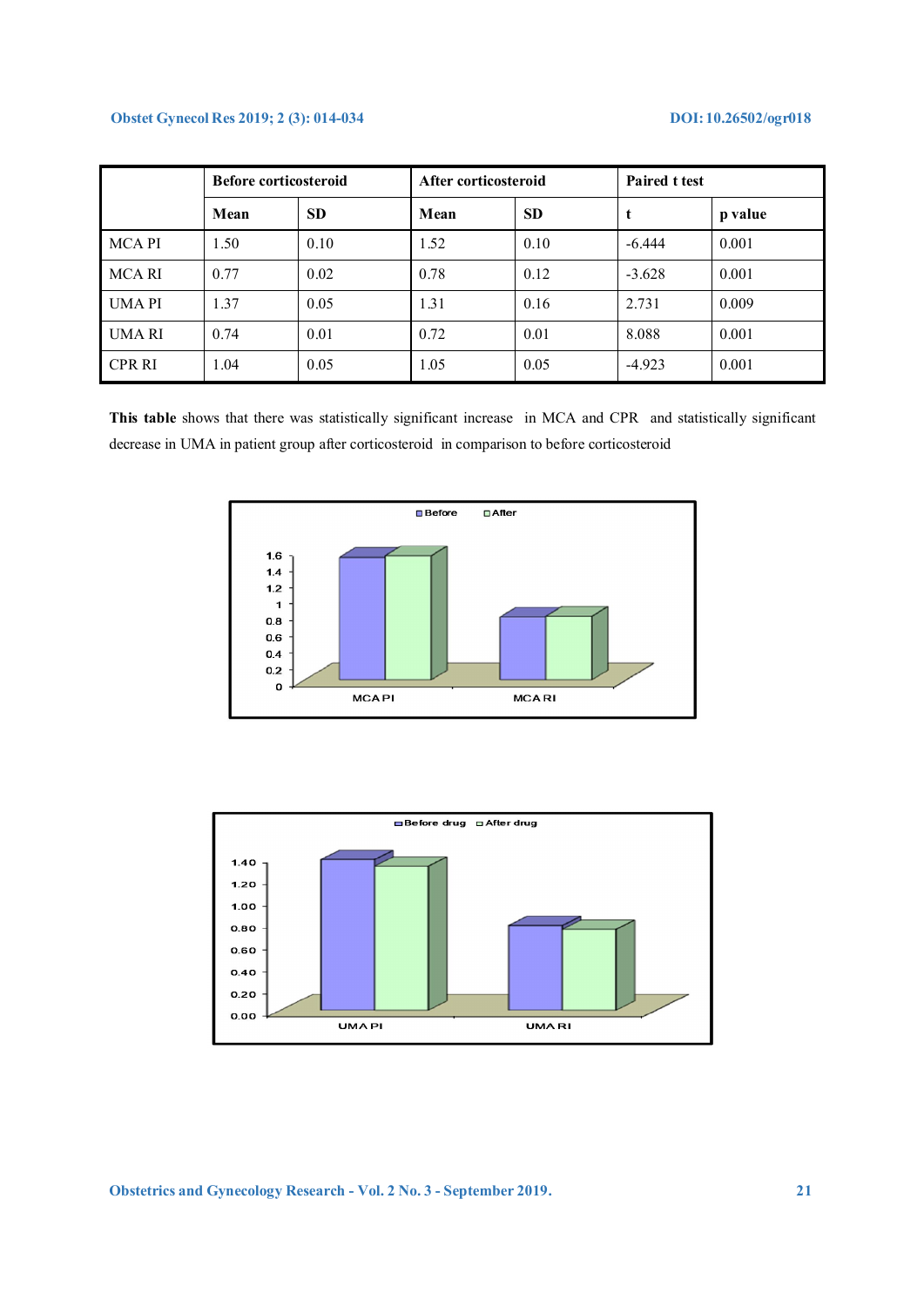

**Table 5:** Comparison between control group & patient group as regards MCA (PI and RI), UMA (PI and RI) and CRP (RI) after corticosteroid

|               | <b>Control group</b><br>$(N_0 = 50)$ |           | <b>Patient group</b><br>$(N_0=50)$ |           | Independent t test |         |
|---------------|--------------------------------------|-----------|------------------------------------|-----------|--------------------|---------|
|               | Mean                                 | <b>SD</b> | Mean                               | <b>SD</b> | t                  | P value |
| <b>MCAPI</b>  | 1.50                                 | 0.18      | 1.52                               | 0.10      | $-2.889$           | 0.010   |
| <b>MCARI</b>  | 0.76                                 | 0.02      | 0.78                               | 0.12      | $-2.372$           | 0.020   |
| <b>UMAPI</b>  | 1.36                                 | 0.08      | 1.31                               | 0.16      | 2.983              | 0.040   |
| <b>UMARI</b>  | 0.73                                 | 0.02      | 0.72                               | 0.01      | $-2.432$           | 0.017   |
| <b>CPR RI</b> | 1.04                                 | 0.05      | 1.0                                | 0.05      | $-4.274$           | 0.010   |

**This table** shows that there was statistically significant increase in MCA and CPR and statistically significant decrease in UMA in patient group after corticosteroid in comparison to the control group

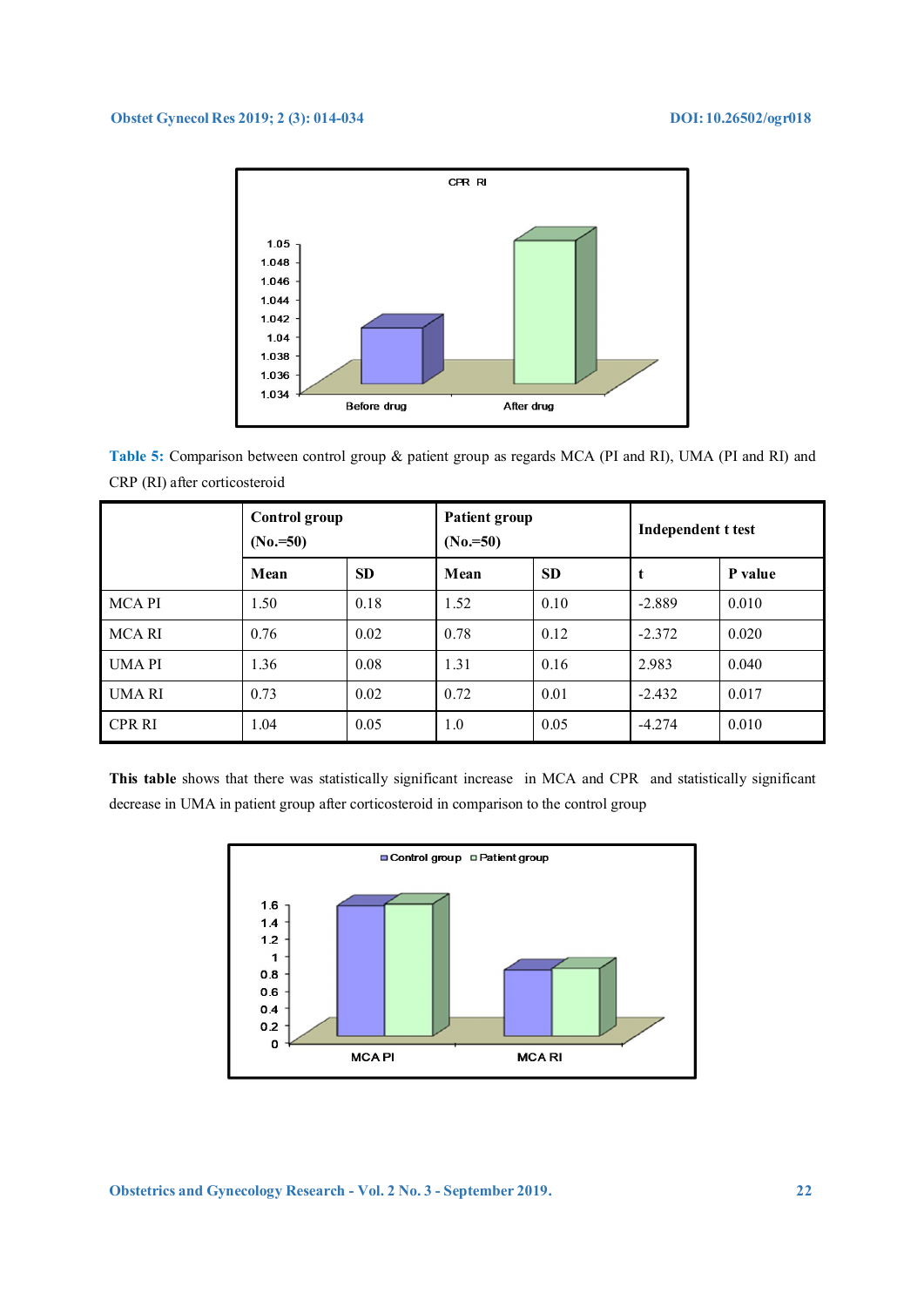



**Table 2:** Comparison between control group & patient group before corticosteroid administration as regards UMA (AEDFV and REDFV)

|              | Control group |         | Patient group  |               | Chi square test |         |
|--------------|---------------|---------|----------------|---------------|-----------------|---------|
|              | $\bf No$      | $\%$    | N <sub>0</sub> | $\frac{6}{9}$ | ${\bf X}^2$     | P value |
| <b>AEDVF</b> |               | $2.0\%$ |                | $6.0\%$       | 1.344           | 0.511   |
| <b>REDVF</b> | ∠             | $4.0\%$ |                | $2.0\%$       |                 |         |

**This table** shows that there was no statistically significant difference in UMA (AEDFV and REDFV) between the control group and the patient group before corticosteroid administration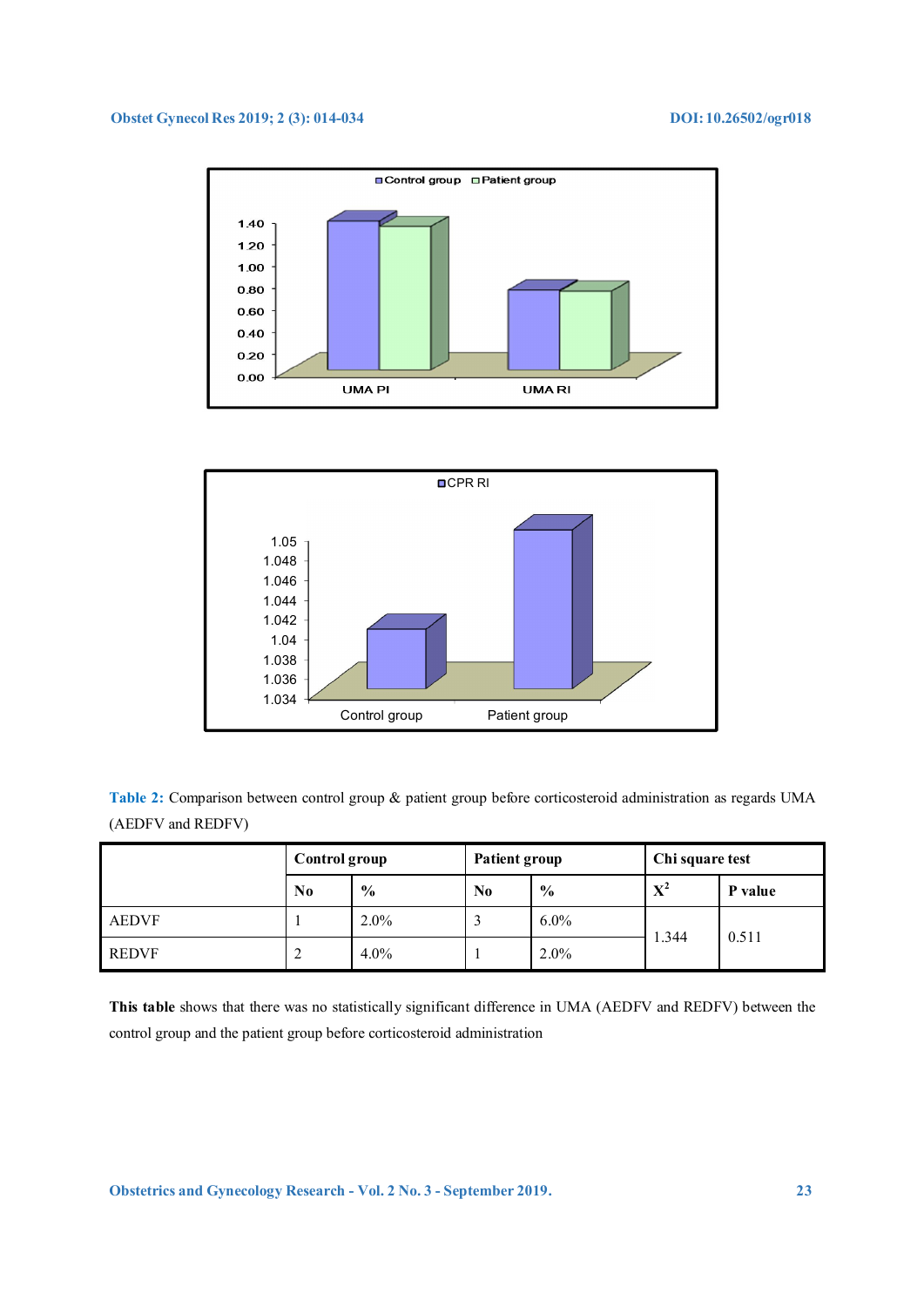|              |          | <b>Before corticosteroid</b> | After corticosteroid<br>Chi square test |         |       |         |
|--------------|----------|------------------------------|-----------------------------------------|---------|-------|---------|
|              | $\bf No$ | $\frac{0}{0}$                | N <sub>0</sub>                          | $\%$    | $X^2$ | P value |
| <b>AEDFV</b> | J.       | $6.0\%$                      |                                         | $4.0\%$ | 4.344 | 0.227   |
| <b>REDVF</b> |          | $2.0\%$                      |                                         | $2.0\%$ |       |         |

**Table 7:** Comparison between patient group before & after corticosteroid as regards UMA (AEDFV and REDFV)

**This table** shows that there was no statistically significant difference in UMA (AEDFV and REDFV) in patient before and after corticosteroid administration



**Table 8:** Comparison between patient group & control group as regards gestational age and weight (at birth)

|                  | Control group<br>$(N_0=50)$ |           | Patient group<br>$(N_0=50)$ |           | Independent t test |         |
|------------------|-----------------------------|-----------|-----------------------------|-----------|--------------------|---------|
|                  | Mean                        | <b>SD</b> | Mean                        | <b>SD</b> | Т                  | P value |
| GA at birth      | 36.64                       | 1.24      | 36.84                       | 1.18      | $-0.824$           | 0.412   |
| WT at birth (gm) | 2288.00<br>300.27           |           | 2315.00                     | 330.00    | $-0.911$           | 0.364   |

**This table** shows that there was no statistically significant difference in gestational age and weight (at birth) regarding studied group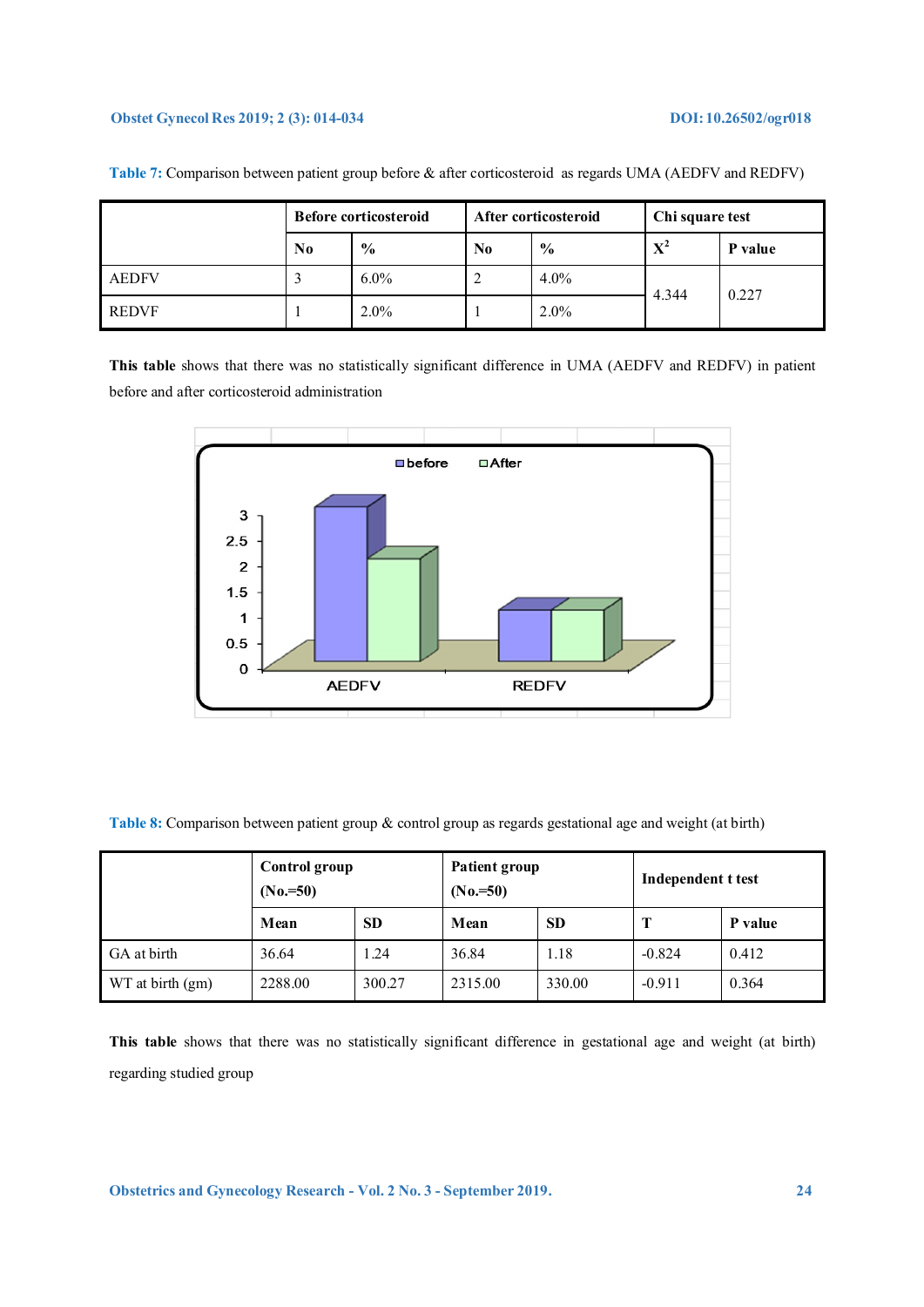|          | Control group<br>$(N_0 = 50)$ |           | <b>Patient group</b><br>$(N_0=50)$ |           | Independent t test |         |
|----------|-------------------------------|-----------|------------------------------------|-----------|--------------------|---------|
|          | Mean                          | <b>SD</b> | Mean                               | <b>SD</b> |                    | P value |
| Apgar 1m | 6.46                          | 1.82      | 6.80                               | 1.86      | $-0.908$           | 0.366   |
| Apgar 5m | 7.68                          | 2.10      | 7.76                               | 2.20      | $-0.156$           | 0.876   |

**Table 9:** Comparison between control group & patient group as regards Apgar score

**This table** shows that there was no statistically significant difference in Apgar score regarding studied group



Table 10: Comparison between control group & patient group as regards tachypnea

|           |                | Control group<br>$(N_0=50)$ |               | <b>Patient group</b><br>$(N_0=50)$ |               | Chi square test |         |
|-----------|----------------|-----------------------------|---------------|------------------------------------|---------------|-----------------|---------|
|           |                | N <sub>0</sub>              | $\frac{6}{6}$ | N <sub>0</sub>                     | $\frac{0}{0}$ | $X^2$           | P value |
| Tachypnea | Yes            | 15                          | 30.0%         | 10                                 | 20.0%         | 5.922           |         |
|           | N <sub>O</sub> | 21                          | 42.0%         | 30                                 | $60.0\%$      |                 | 0.314   |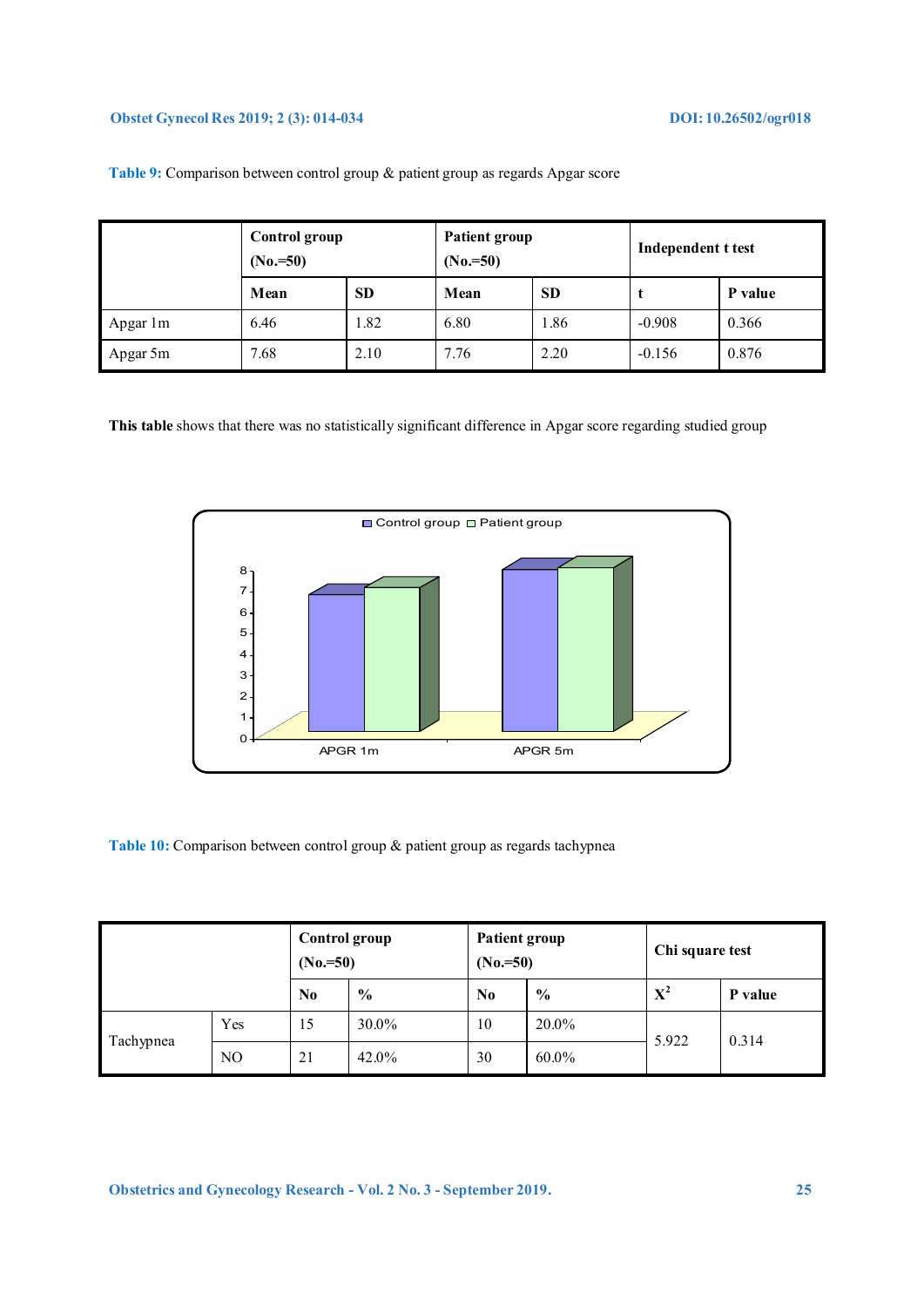

**This table** shows that there was no statistically significant difference in tachypnea regarding studied group

**Table 11:** Comparison between control group & patient group as regards NICU admission and outcome

|             |            | Control group<br>$(N_0=50)$ |               | Patient group<br>$(N_0=50)$ |               | Chi square test |         |
|-------------|------------|-----------------------------|---------------|-----------------------------|---------------|-----------------|---------|
|             |            | $\bf No$                    | $\frac{6}{6}$ | N <sub>0</sub>              | $\frac{0}{0}$ | $X^2$           | P value |
| <b>NICU</b> | <b>NOT</b> | 37                          | 74.0%         | 41                          | 82.0%         | 0.932           | 0.334   |
| admission   | <b>YES</b> | 13                          | $26.0\%$      | 9                           | 18.0%         |                 |         |
| Outcome.    | Died       | 3                           | $6.0\%$       | 2                           | $4.0\%$       | 0.334           | 0.558   |
|             | Living     | 47                          | 94.0%         | 48                          | 96.0%         |                 |         |

**This table** shows that there was no statistically significant difference in NICU admission and outcome regarding studied group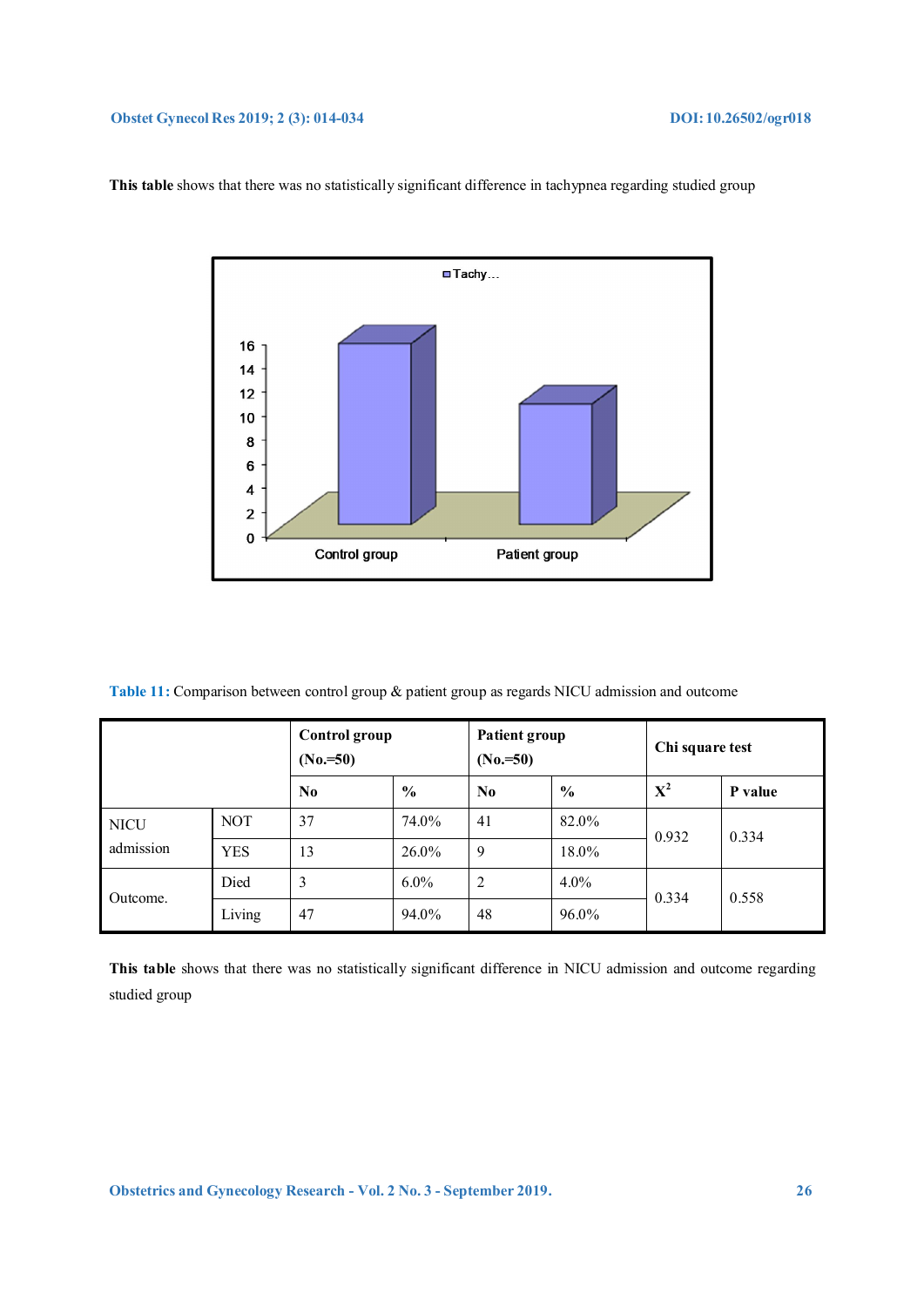

**Table 12:** Comparison between patient group after corticosteroid administration as regards MCA (PI and RI), UMA (PI and RI) and CRP (RI) in babies need resuscitation (tachypnic and NICU admitted) and babies did not need

|               | <b>Need resuscitation</b><br>$(N_0=23)$ |           | Didn't need<br>$(N_0=27)$ |           | Independent t test |         |
|---------------|-----------------------------------------|-----------|---------------------------|-----------|--------------------|---------|
|               | Mean                                    | <b>SD</b> | Mean                      | <b>SD</b> | t                  | P value |
| <b>MCAPI</b>  | 1.51                                    | 0.31      | 1.52                      | 0.20      | $-1.158$           | 0.260   |
| <b>MCARI</b>  | 0.77                                    | 0.12      | 0.78                      | 0.20      | $-1.920$           | 0.072   |
| <b>UMAPI</b>  | 1.38                                    | 0.04      | 1.30                      | 0.04      | 2.983              | 0.001   |
| <b>UMARI</b>  | 0.75                                    | 0.01      | 0.71                      | 0.10      | $-2.432$           | 0.001   |
| <b>CPR RI</b> | 1.03                                    | 0.10      | 1.06                      | 0.10      | $-4.274$           | 0.001   |

**This table** shows that there was statistically significant higher CPR and statistically significantly lower UMA (PI and RI) between babies need resuscitation (tachypnic and NICU admitted) and babies didn't need after corticosteroid administration but there was no statistically significant difference in MCA(PI & RI) in babies didn't need resuscitation in comparison to babies need.

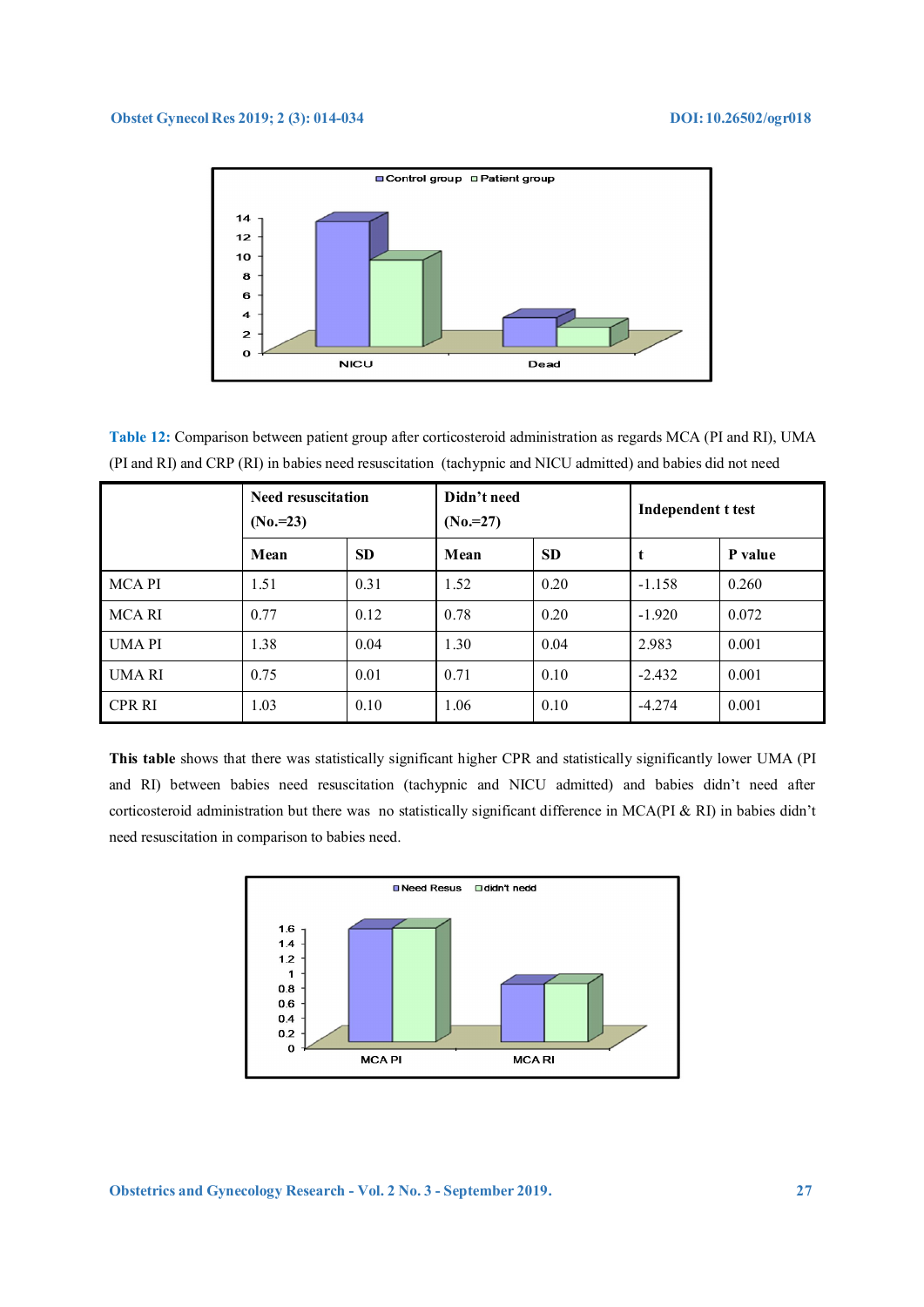



### **Discussion**

Fetal Doppler (MCA PI/RI and UMA PI/RI) is a valuable diagnostic method in the evaluation of fetuses with growth retardation [8,9].

Increased umbilical artery PI , RI and reduced MCA PI, RI) can be combined in CPR, which is the simple ratio between the MCA PI/RI and the UMA PI/RI. It has been shown that a suboptimal or low CPR is accompanied by short term markers of neonatal outcome such as cord blood acidemia, need for emergency operative delivery and neonatal ICU admission, stillbirth and neonatal morbidity [8, 10]**.**

The current prospective observational study was designed to evaluate and compare fetal Doppler indices in the form of MCA PI/RI , UMA PI/RI and CPR RI before and after corticosteroid administration in a group of pregnant women with gestational hypertension complicated with IUGR at gestational age between 28 to 34 weeks aiming to determine if corticosteroids has any effect on fetal Apgar score or admission to NICU post delivery and was compared to a control group of pregnant women with gestational hypertension complicated with IUGR at gestational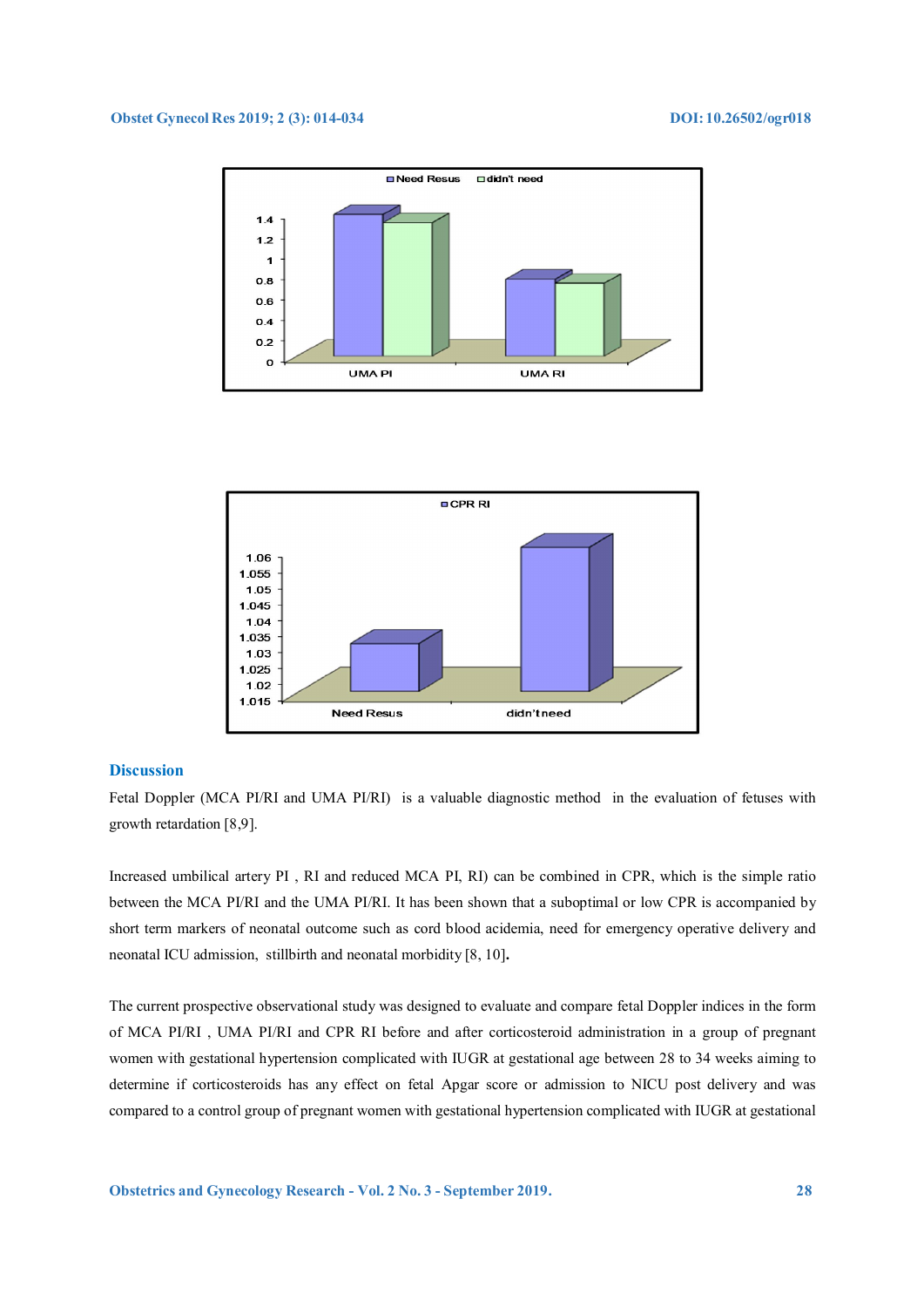age between 28 to 34 weeks but without corticosteroid administration, the fetal Doppler indices and fetal outcome in this control group is going to be compared to that of the study group to find out if corticosteroids can improve this parameters in this kind of patients.

**In the current study,** There was no statistically significant difference between the study and control groups regarding mean age of the patients (study group:  $28.26 \pm 4.6$  and control group:  $28.34 \pm 4.81$  years), mean blood pressure ( study group: systolic  $144.2 \pm 4.21$ , diastolic  $93.9 \pm 4.66$  and control group systolic  $144 \pm 4.29$ , diastolic 94.1  $\pm$  5.02 mmHg), mean gestational age at the time of scan (study group: 30.94  $\pm$  1.94 and control group 31.3  $\pm$ 1.68 weeks) and mean weight at the time of scan (study group  $1125.6 \pm 294.17$  and control group  $1186.12 \pm 277.5$ gm (the mean gestational age at time of scan and the mean weight at time of scan.

Also , there was no statistically significant difference between the study group before corticosteroid administration and control group regarding the mean Doppler indices measured in the form of (MCA PI-RI, UMA PI-RI and CPR).

- MCA PI : study group  $1.5 \pm 0.18$  and control group  $1.5 \pm 0.10$ .
- MCA RI: study group  $0.77 \pm 0.02$  and control group  $0.76 \pm 0.02$ .
- UMA PI: study group  $1.37 \pm 0.05$  and control group  $1.36 \pm 0.08$ .
- UMA RI: study group  $0.73 \pm 0.2$  and control group  $0.74 \pm 0.1$ .
- CPR: study group  $1.04 \pm 0.05$  and control group  $1.04 \pm 0.05$ .

**There was statistically significant difference in the study group before and after corticosteroid administration regarding the mean Doppler indices in the form of (MCA PI-RI, UMA PI-RI and CPR).** 

- MCA PI shows increase from  $1.5 \pm 0.10$  to  $1.52 \pm 0.10$  and RI from  $0.77 \pm 0.02$  to  $0.78 \pm 0.12$ .
- While UMA PI shows decrease from  $1.37 \pm 0.05$  to  $1.31 \pm 0.16$  and RI from  $0.74 \pm 0.1$  to  $0.72 \pm 0.1$ .
- CPR also shows increase from  $1.04 \pm 0.05$  to  $1.05 \pm 0.05$ .

**There was statistically significant difference between the study group after corticosteroid administration and the control group regarding the mean Doppler indices in the form of (MCA PI-RI, UMA PI-RI and CPR).** 

- MCA shows higher values in study group after corticosteroid administration than the control group (PI 1.52  $\pm$  0.10 and 1.5  $\pm$  0.18 and RI from 0.78  $\pm$  0.12 to 0.76  $\pm$  0.02.
- While UMA shows lower values in study group after corticosteroid administration than the control group (PI  $1.31 \pm 0.16$  and  $1.36 \pm 0.08$  and RI  $0.72 \pm 0.01$  and  $0.73 \pm 0.02$ .
- CPR also shows higher values in study group after corticosteroid administration than the control group 1.05  $\pm$  0.05 and 1.04  $\pm$  0.05.
- Although corticosteroid shows statistically significant improvement in all Doppler indices but there was no statistically difference regarding the outcome compared to the control group in the form of:
- Mean gestational age at birth (study group  $36.86 \pm 1.18$  and control group  $36.64 \pm 1.24$  weeks).
- Mean weight at birth (study group  $2315 \pm 300$  and the control group  $2288 \pm 300.27$  gm).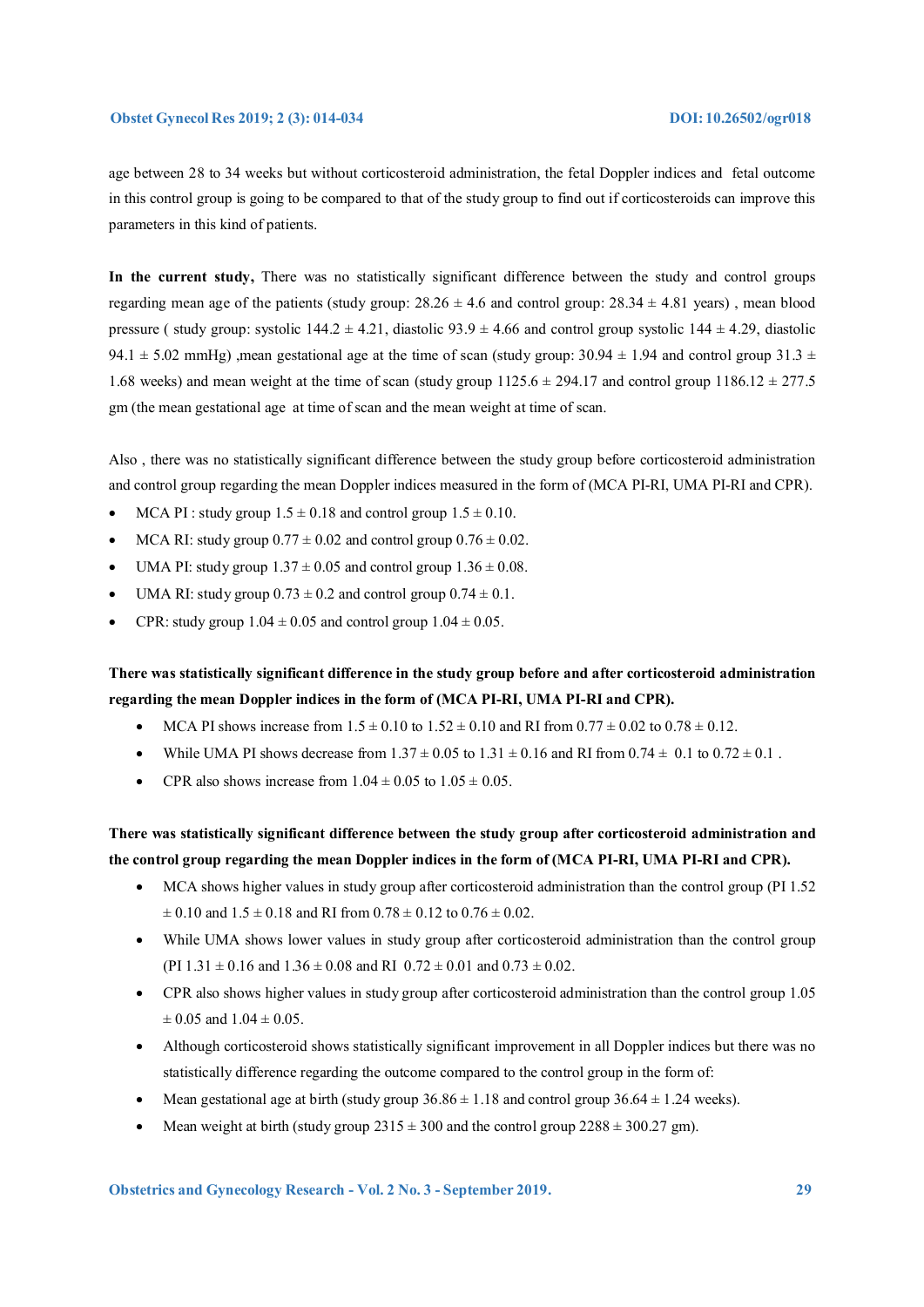- Mean Apgar score after 1 min (study group  $6.8 \pm 1.86$  and control group  $6.46 \pm 1.82$ ) and after 5 min (study group  $7.76 \pm 2.2$  and the control group  $7.68 \pm 2.1$ ).
- Number of fetuses born suffering from tachypnea (study group 10 fetuses which represent 20 % of the study group and control group 15 fetuses which represent 30 % of the control).
- Number of fetuses admitted to the NICU (study group 9 fetuses which represent 18 % of the study population and control group 13 fetuses which represent 26 % of the control).
- Number of dead fetuses (study group 2 fetuses which represent 4 % of the study group and control group 3 fetuses which represent 6 % of the control).
- Number of alive fetuses (study group 48 fetuses which represent 96 % of the study group and control group 47 fetuses which represent 94 % of the control).
- In the present study, the study group shows one patient with REDFV which represent 2 % of the study population and its outcome was ominous result in IUFD and three patients with AEDFV which represent 6 % of the study population and their outcome were one fetus its UMA Doppler change from absent to positive diastolic flow wave and the other two shows no improvement and one of them died in NICU, also the control group shows two patients with REDFV which represent 4 % of the control and their outcome were ominous which result in fetal death immediately post delivery and one patient with AEDFV which represent 2 % of the control and its outcome was ominous as well which result in fetal death post delivery in NICU… These results shows that AEDFV and REDFV are critical Doppler signs and in this study the fetal outcome was associated with high adverse fetal outcome and fetal compromise.. There was no statistically significant difference in the outcome between either the control group and study group or the study group before and after corticosteroid administration.

# **There was statistically significant difference between the babies who were not tachypnic and not admitted to the NICU in comparison to those who were suffering from tachypnea and admitted to NICU regarding UMA and CPR.**

- Fetuses born not suffering from tachypnea or not admitted to NICU shows statistically significant decrease in UMA PI  $1.30 \pm 0.04$  and  $1.38 \pm 0.04$  and RI  $0.71 \pm 0.10$  and  $0.75 \pm 0.01$  and statistically significant increase in CPR  $1.06 \pm 0.10$  and  $1.03 \pm 0.10$  than those were tachypnic and admitted to NICU..
- While MCA shows no statistically significant difference between both groups PI 1.52  $\pm$  0.20 and 1.51  $\pm$  0.31 and RI  $0.78 \pm 0.20$  and  $0.77 \pm 0.12$ .

**So, finally in the present study ,** we found that corticosteroid administration in patients suffer from pregnancy induced hypertension and IUGR produces significant improvement in all Doppler indices in the form of increased MCA PI & RI and CPR values and decreased UMA PI & RI values. **However,** this significant improvement wasn't associated with significant decrease in fetuses born suffering from tachypnea or admitted to NICU in comparison with the control group. **Also,** found that fetuses born not suffering from tachypnea or not admitted to the NICU shows significant increase in CPR value and significant decrease in UMA PI& RI values. **Also,** AEDFV and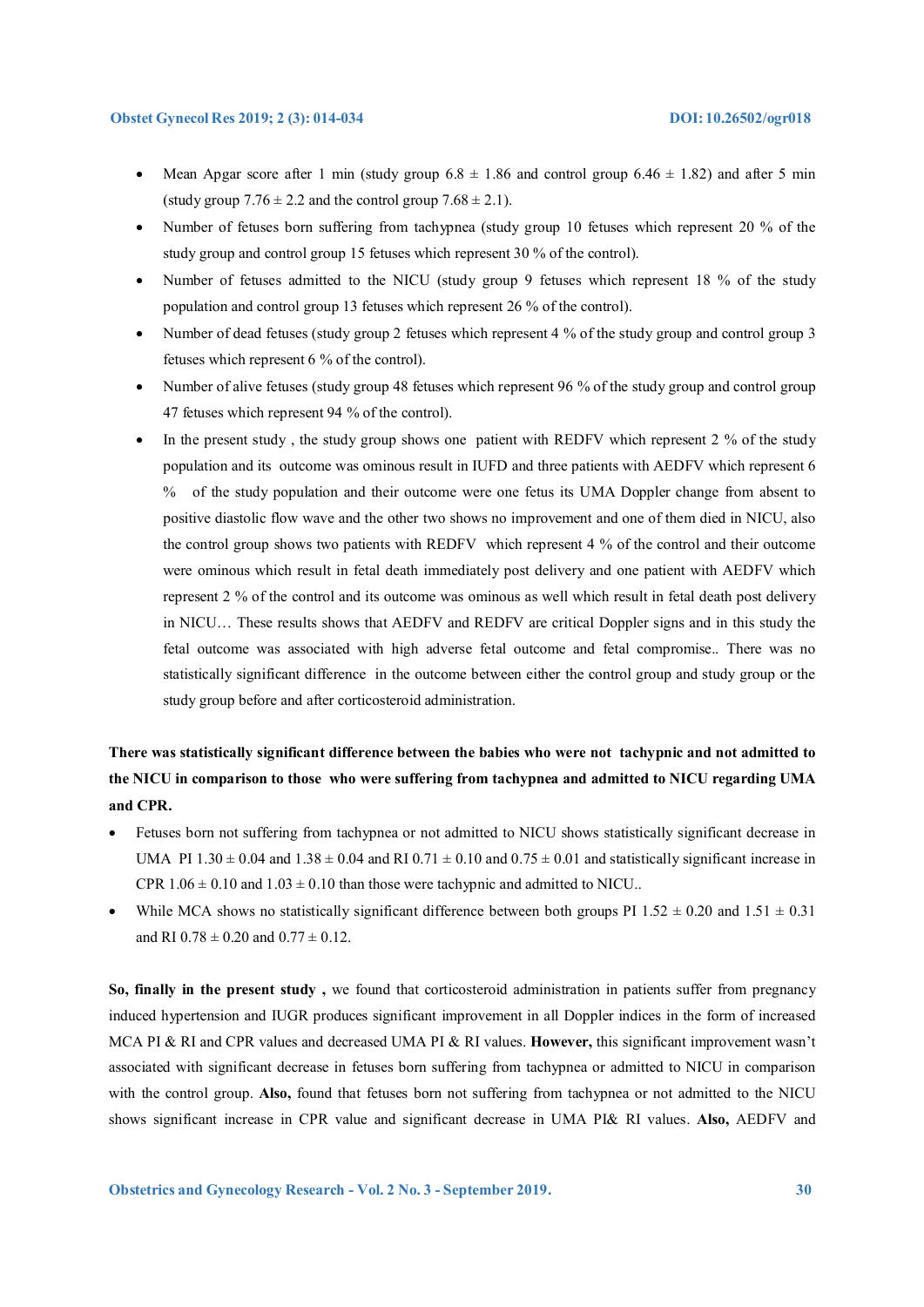REDFV signs of UMA Doppler are critical signs, usually associated with high adverse fetal outcome or fetal compromise.

**This study agrees with a study made by Jain & Bindal, 2018** regarding the increase in MCA PI & RI and decrease in UMA PI & RI post corticosteroid administration in IUGRcomplicated pregnancies and also agrees with it regarding improvement of UMA PI in fetuses who born didn't need resuscitation than those who need [11].

**Also the present study agrees with a previous research made by ElSonsy et al., 2017,** regarding improvement of all Doppler indices of (MCA PI & RI and UMA PI & RI) after dexamethasone injection in pregnancies with great possibility of preterm labor [12].

**Moreover, the current study agrees with Shojaei & Mohammadi et al, 2015**. regarding significant decrease in UMA PI& RI and significant increase in MCA RI and MCA-UMA-RI in IUGR fetuses with and without preeclampsia after giving betamethasone injection [2].

**On contrary , the present study disagrees with a previous study made by Thuring et al., 2011** regarding UMA-RI, MCA-PI& RI that revealed no significant changes but in our study shows significant difference after corticosteroid administration and **also disagree with it** regarding significant changes in UMA waveform from REDFV to AEDFV, and from AEDFV to positive diastolic flow but in our study it shows no significant changes [13].

**Also, the present study agrees with Kuber et al., 2016** regarding the ominous results of AEDFV and REDFV and the adverse perinatal outcome associated with high values of UMA and low values of MCA and CPR without corticosteroid administration (as control group of the current study ) [14].

**A previous study made by Jain & Bindal 2018 which**, they revealed that there was a statistically significant difference between all Doppler indices in UMA, MCA and DV before and 24 hours after maternal betamethasone administration. No significant effect on maternal UA was observed. Neonates of women who showed an improvement in UMA PI had significantly lesser requirement of assisted resuscitative measures, better Apgar at 1, 5, and 10 min and required lesser admissions to NICU compared to neonates of women who did not show any decrease in UMA PI [11].

**ElSonsy et al., 2017 made a research that** showed that Doppler studies were performed on the UMA, MCA and maternal UA just before dexamethasone administration and repeated 24 h after completion of the dexamethasone course. It shows that there were statistically significant improvement between all Doppler indices in UMA and fetal MCA 24 hours after maternal dexamethasone administration in comparison to Doppler indices before corticosteroid administration [12].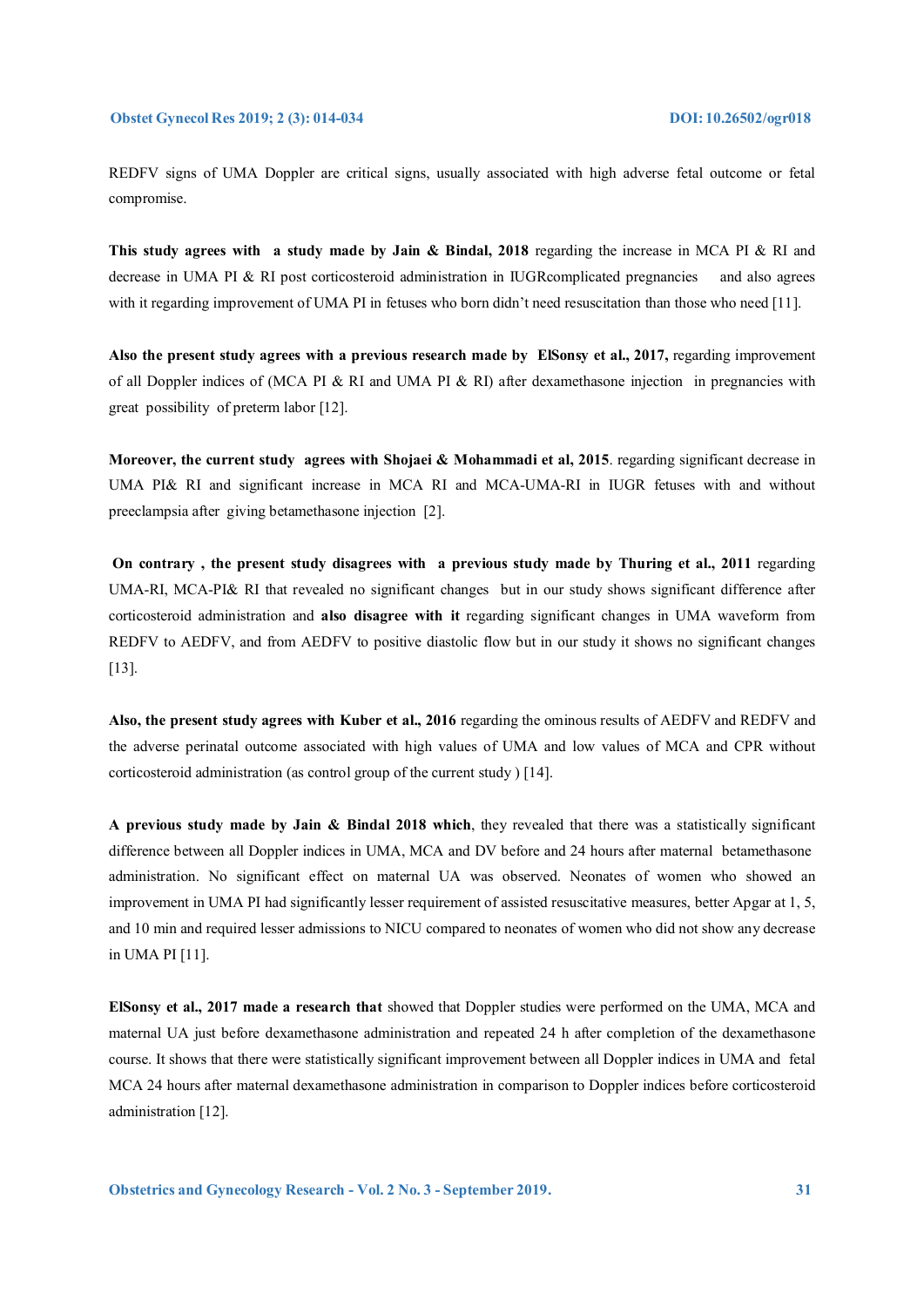**Kuber et al., 2016.** A prospective study included 50 women with biometrically suspected singleton IUGR pregnancy to evaluate Uteroplacental and Fetoplacental circulation (UA, UMA, MCA) in using color Doppler Sonography. They revealed that 14 cases showed AEDFV and 4 patients showed REDFV.: 22 patients showed elevated UMA PI. Adverse perinatal outcome was observed in all patients with AEDFV and REDFV . Out of the 22 with elevated UMA PI, 15 showed adverse outcome. 36 cases showed low MCA PI and 6 showed a pseudo normalization. A cerebroplacental ratio of < 1.08 was observed in 16 patients, it was calculated in only those pregnancies that showed forward diastolic flow in umbilical artery (n= 22). 15 of them showed adverse perinatal outcome] 14].

#### **Conclusion**

- Corticosteroid administration to hypertensive women is associated with improvement of all Doppler indices in the form of elevation of MCA PI & RI and CPR value and decrease of UMA PI & RI values.
- Although corticosteroid administration was associated with all these Doppler indices enhancement but there was no associated improvement in the number of fetuses born suffering from tachypnea or admitted to NICU when compared to the other group of women who did not receive corticosteroids .
- Fetuses who was delivered not affected by tachypnea or not admitted to the NICU shows improvement in UMA PI & RI and CPR in comparison to those who were tachypnic and admitted to the NICU.
- AEDFV and REDFV signs of UMA are critical signs, usually associated with adverse fetal outcome or fetal compromise.
- Further evaluation of corticosteroid effect on fetal Doppler indices and fetal outcome in patients with pregnancy induced hypertension and IUGR are required in form of repeated Doppler indices measurements including ductus venosus Doppler (DV) and maternal UA until time of delivery.

#### **Disclosure statement**

No potential conflict of interest was reported by the authors.

#### **Author Contributions**

The team of authors participated in this study in its aspects with:

- Substantial contributions to the conception or design of the work; or the acquisition, analysis, or interpretation of data for the work.
- Drafting the work or revising it critically for important intellectual content.
- Final approval of the version to be published.
- Agreement to be accountable for all aspects of the work in that questions related to the accuracy or integrity of any part of the work are appropriately investigated and resolved.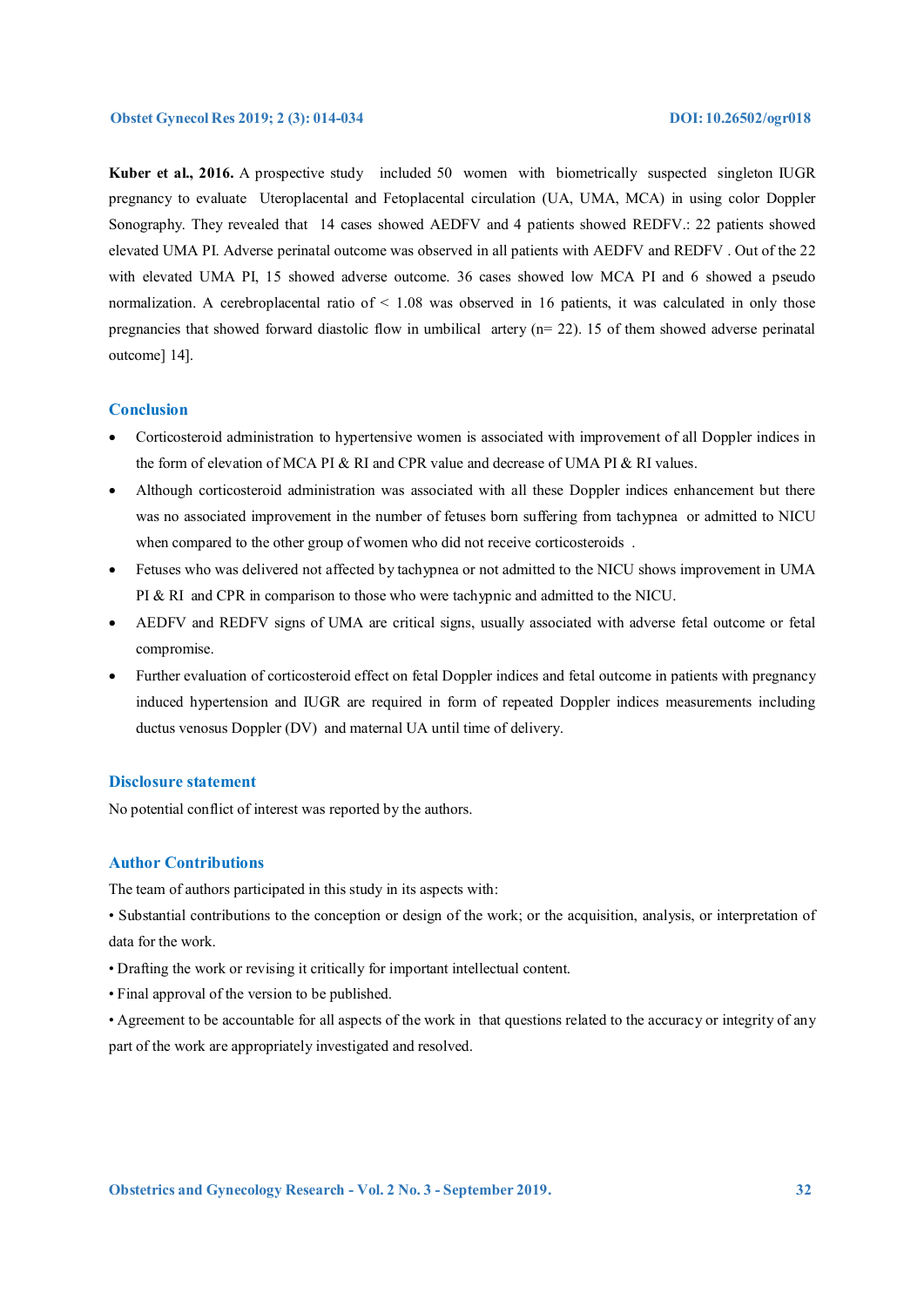#### **References**

- 1. Nagar T, Sharma D, Choudhary M, Khoiwal S, Nagar RP and Pandita A. The role of uterine and umbilical artery Doppler in high-risk pregnancy: A prospective observational study from india. Clinical Medicine Insights: Reproductive Health 9 (2015): CMRH-S24048.
- 2. Shojaei K, Mohammadi N. Comparing the Effects of Antenatal Betamethasone on Doppler Velocimetry Between Intrauterine Growth Restriction With and Without Preeclampsia. Global Journal of Health Science 7 (2015): 344.
- 3. Callen PW. Ultrasonography in obstetrics and gynecology (5th ed.). Philadelphia, Saunders Elsevier.
- 4. Crowther CA, and Harding JE. Repeat doses of prenatal corticosteroids for women at risk for preterm birth for preventing neonatal respiratory distress. Cochrane Database Syst Rev 3 (2007): CD003935.
- 5. NICE Guidelines. hypertension in pregnancy: the management of hypertensive disorders during pregnancy. 2010.
- 6. Siddiqui TS, Asim A. Shafqut A, Siddiqui TS and Tariq A. Comparison of perinatal outcome in growth restricted fetuses retaining normal umbilical artery Doppler flow to those with diminshed end-diastolic flow. J Ayub Med Coll Abbottabad 26 (2014): 221-224.
- 7. DeVore GR. The importance of the cerebroplacental ratio in the evaluation of fetal well-being in SGA and AGA fetuses. Am J Obstet Gynecol 213 (2015): 5–15.
- 8. Khalil A, Morales-Rosello J, Townsend R, et al. Are fetal cerebroplacental ratio and impaired placental perfusion recorde in the third trimester predictors of stillbirth and perinatal loss? Ultrasound Obstet Gynecol 47 (2016): 74-80.
- 9. Figueras F, Gratacos E*.* Stage-based approach to the management of fetal growth restriction. Prenat Diagn 34 (2014): 655-659.
- 10. Prior T, Mullins E, Bennett P, et al. Prediction of intrapartum fetal compromise using the cerebroumbilical ratio: a pro-spective observational study. Am J Obstet Gynecol 208 (2013): 124.e1-124.e6.
- 11. Jain R & Bindal J. Effect of Antenatal Betamethasone on Fetal and Uteroplacental Blood Flow Velocity Waveforms in Preterm Pregnancies with Intra Uterine Growth Restriction. JMSCR, June 6 (2018): 265- 272.
- 12. ElSonsy E, Shaaban O M, Abbas A M, Gaber H H. Effects of antenatal dexamethasone administration on fetal and uteroplacental Doppler waveforms in women at risk for spontaneous preterm birth. Middle East Fertility Society J 22 (2017): 13–17.
- 13. Thuring A, Malcus P, Marsal K. Effect of maternal betamethasone on fetal and uteroplacental blood flow velocity waveforms. J Ultrasound Obstet Gynecol 37 (2011): 668- 672.
- 14. Kuber R, Rahnhawa S, Khaladkar S, Patil AM. Doppler study of middle cerebral artery and umbilical artery in biometrically suspected intra uterine growth restricted pregnancies. Int J Res Med Sci 4 (2016): 403-414.